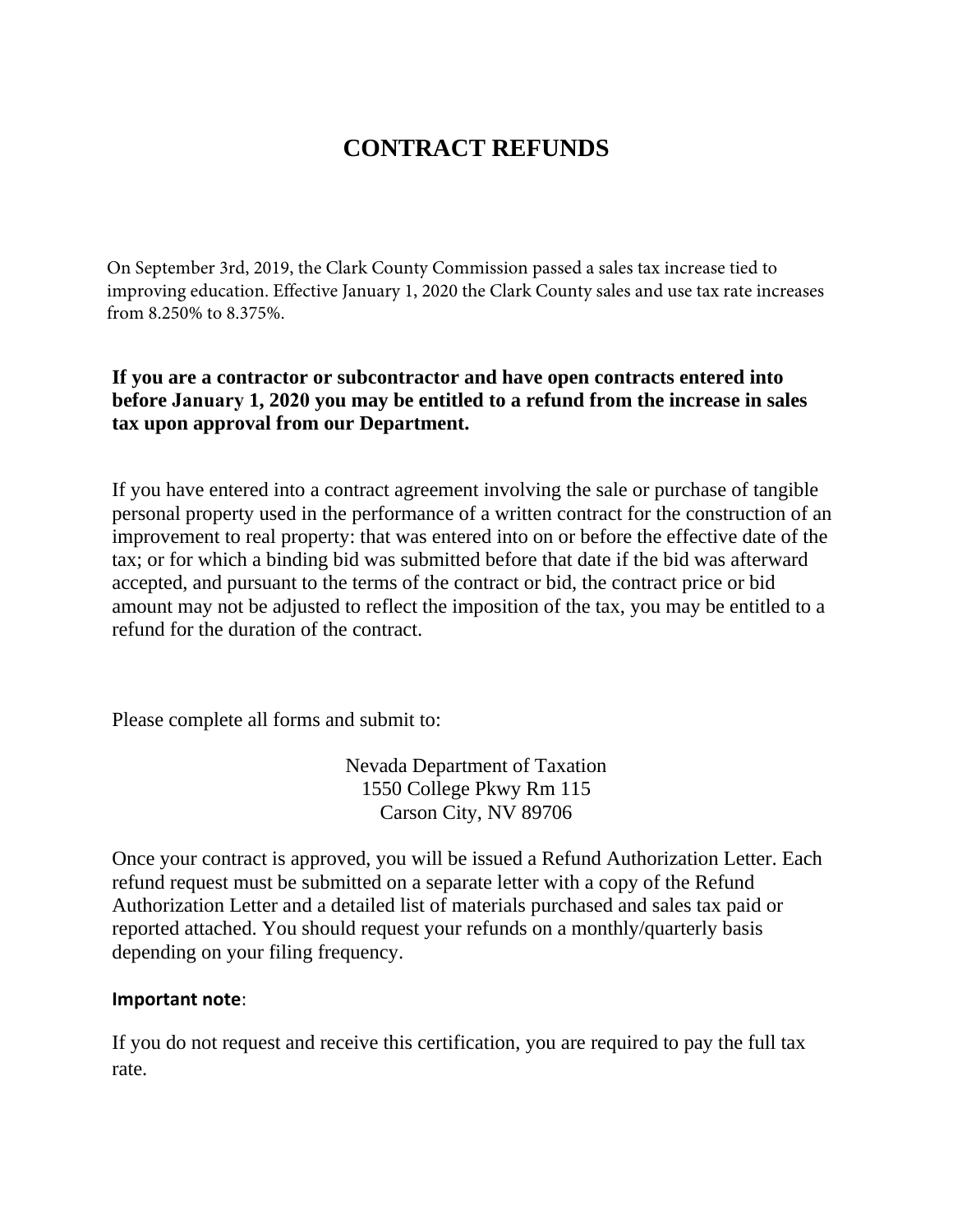

STEVE SISOLAK *Governor*  TONY WREN *Chair, Nevada Tax Commission*  SHELLIE HUGHES *Executive Director*

## STATE OF NEVADA DEPARTMENT OF TAXATION Web Site: https://tax.nv.gov Call Center (866) 962-3707

CARSON CITY OFFICE 1550 College Parkway, Suite 115 Carson City, Nevada 89706-7937 Phone: (775) 684-2000 Fax: (775) 684-2020

LAS VEGAS OFFICE 700 E. Warm Springs Rd, Suite 200 Las Vegas, Nevada 89119 Phone: (702) 486-2300 Fax: (702) 486-2373

> RENO OFFICE 4600 Kietzke Lane. Suite L235 Reno, Nevada 89502 Phone: (775) 687-9999 Fax: (775) 688-1303

# **CONTRACTOR REFUND LETTER REQUIREMENTS**

### THE FOLLOWING INFORMATION IS REQUIRED FOR A CONTRACTOR TO RECEIVE A REFUND AUTHORIZATION LETTER

- o Complete The CONTRACT SUMMARY FORM with all the information requested for each contract
- o A copy of the completed signed contract
- o Signature page of each contract must be signed and dated by each party.

Mail all documents to:

Nevada Department of Taxation Contract Refunds 1550 College Pkwy #115 Carson City, NV 89706

If you have questions regarding the requested information, please contact Kevin Kratz at 775-684-2127 or April Solano at 775-684-2131.